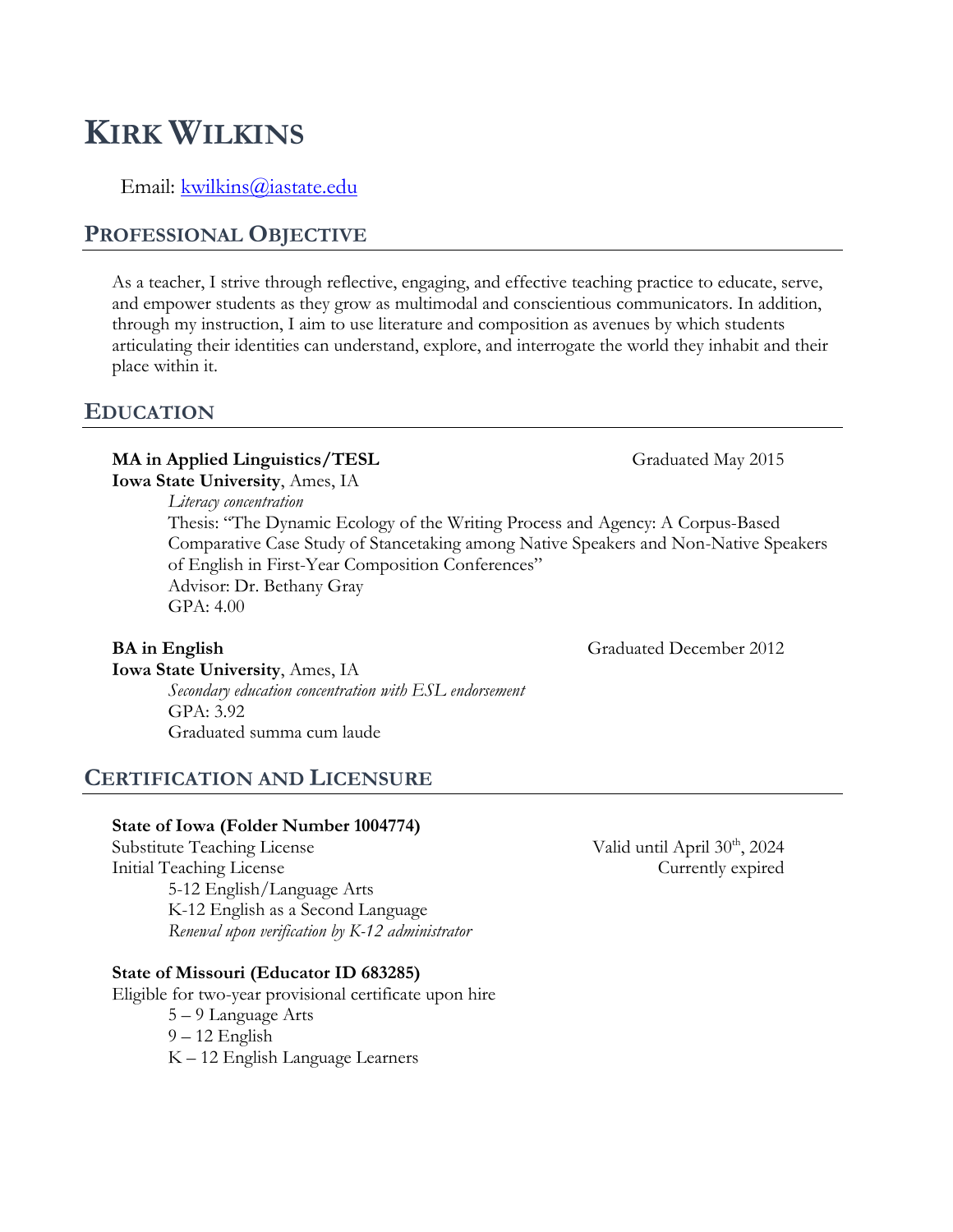## **TEACHING EXPERIENCE**

**Iowa State University**, Ames, IA **Assistant Teaching Professor, English August 2019 to Present Lecturer**, English **August 2016** to August 2019 Graduate Teaching Assistant, English August 2013 to May 2015

- Taught first-year composition, professional communication, and ESL (English as a second language) classes to undergraduate students.
- Cultivated students' skills as multimodal communicators through WOVE curriculum (written, oral, visual, and electronic communication).
- Mentored and advised incoming domestic and international students as they navigated and acclimated to college life.
- Collaborated with colleagues to develop lessons and materials and evolve pedagogically.
- Revitalized and improved teaching through feedback and evaluations from faculty mentors and students.
- Built curriculum for learning community-linked courses for students in such majors as global resource systems and AMD.
- Designed and modified curriculum and instruction involving user experience (UX) design and human-computer interaction (HCI).
- Strengthened course websites on Canvas and Moodle by engaging in UX research.
- Enhanced student-centered learning by integrating such collaborative tools as Google Workspace and Microsoft Teams.

### **Ames Community School District**, Ames, IA

#### **Substitute Teacher December 2012 to Present**

- Implemented instruction in K-12 classrooms in place of the main teacher.
- Managed variety of classroom environments effectively.
- Developed positive relationships and communicated thoroughly with faculty and staff across district.
- Grew in understanding of different educational philosophies.

### **Ames Community School District**, Ames, IA

**Student Teacher in ESL**, Ames High School November to December 2012

- Taught variety of lessons to diverse array of students to facilitate development of communicative competence.
- Planned and implemented creative and meaningful strategies and activities to achieve communicative language teaching.
- Developed positive relationships with a diverse body of students to foster curiosity and engagement.
- Collaborated with colleagues to co-teach a world studies class for ELL students.

### **Des Moines Public Schools**, Des Moines, IA

**Student Teacher in Language Arts**, East High School August to November 2012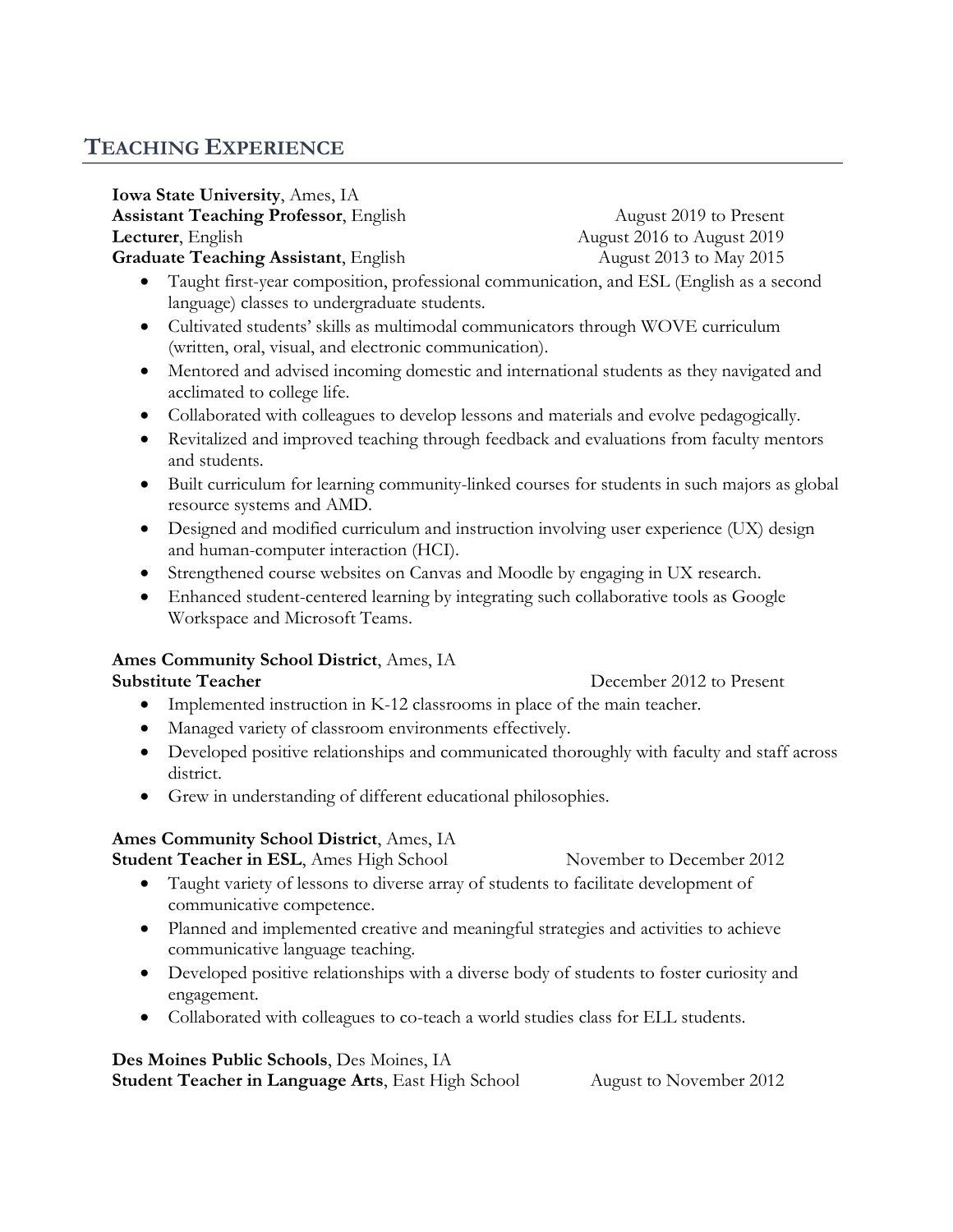- Taught lessons in the language arts that fostered critical thinking, creativity, and relevance among students.
- Developed rapport and positive and affirmative relationships with students in a diverse school to encourage success both in school and in life and to facilitate intrinsic motivation.
- Maintained rigorous, meaningful, and clearly-articulated expectations for classroom interaction and management to ensure healthy learning environment.
- Practiced continuous formative and summative assessments to modify instruction to meet the needs of students.
- Integrated technology into instruction to enhance meaningfulness and communication.

## **COURSES TAUGHT**

#### **IOWA STATE UNIVERSITY:**

#### **Business Communication (English 302)**

Fall 2020 (two sections) Summer 2020 (two sections) Spring 2020 (three sections) Summer 2019 (one section) Spring 2019 (two sections) Fall 2018 (two sections)

#### **Critical Thinking and Communication (English 150)**

Spring 2021 (one section) Fall 2020 (two sections) One learning community course (Animal Science) Fall 2019 (three sections) Three thematic courses ("The State of Sustainability at Iowa State") Spring 2019 (one section) Fall 2018 (two sections) One learning community course (Microbiology and Genetics) Spring 2018 (three sections) Spring 2017 (two sections)

#### **Written, Oral, Visual, and Electronic Communication (English 250)**

Spring 2021 (three sections) Three learning community courses (Global Resource Systems and Common Threads) Fall 2019 (one section) Fall 2017 (four sections) One learning community course (Global Resource Systems) Spring 2017 (two sections) Two cross-cultural courses

## **English for Native Speakers of Other Languages: Academic English II (English 101C)**

Fall 2016 (three sections)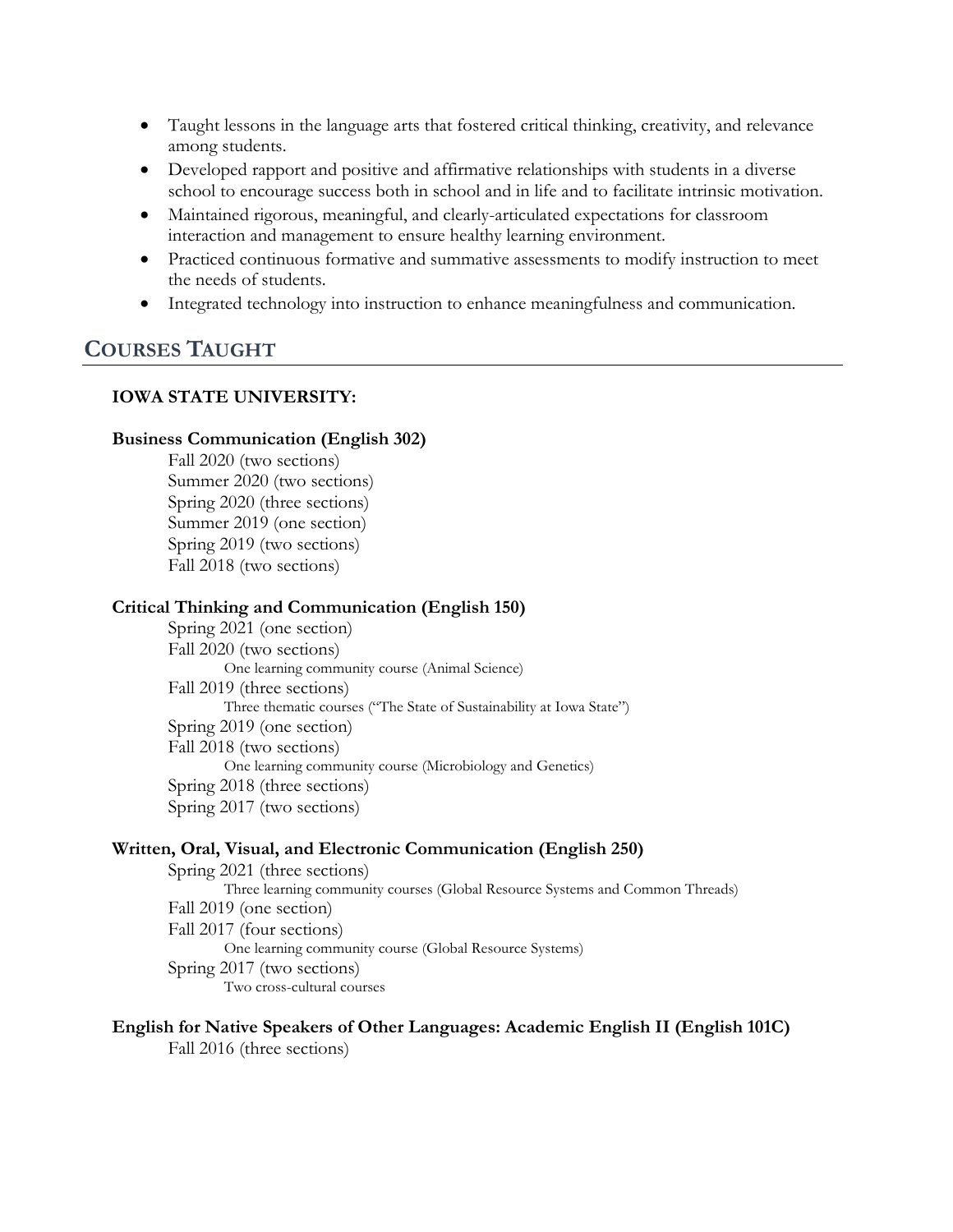#### **English for Native Speakers of Other Languages: Academic English (English 101B)** Fall 2016 (one section)

#### **PUBLICATIONS AND PRESENTATIONS**

#### **PUBLICATIONS:**

#### **Master's Thesis:**

Wilkins, K.M. (2015). *The dynamic ecology of the writing process and agency: A corpus-based comparative case study of stancetaking among native and non-native speakers of English in first-year composition conferences*.

#### **PRESENTATIONS:**

#### **Workshops Facilitated:**

Wilkins, K.M. (2019, March). *Using audio or video feedback in ISUComm courses.* Workshop conducted to English department of Iowa State University, Ames, IA.

## **PROFESSIONAL SERVICE**

#### **Committee Service:**

Adaptation of Business Communication Curriculum for College of Agriculture and Life Sciences, 2019.

Handbook Revisions for Term Faculty, 2018-2019.

### **COMMUNITY SERVICE**

#### **Memorial Lutheran Church**, Ames, IA

**Peer Minister and English Instructor** June 2008 to July 2015

- Taught ESL classes with emphasis on communicative language teaching.
- Facilitated conversation classes to foster opportunities for self-expression and cultural exploration.
- Assisted in the research, selection, and adoption of a new series of textbooks to enhance instruction.
- Developed and nurtured positive relationships with many families of international students and visiting scholars.
- Participated in the planning and implementation of a variety of activities for international students, including meals and trips.

## **HONORS AND AWARDS**